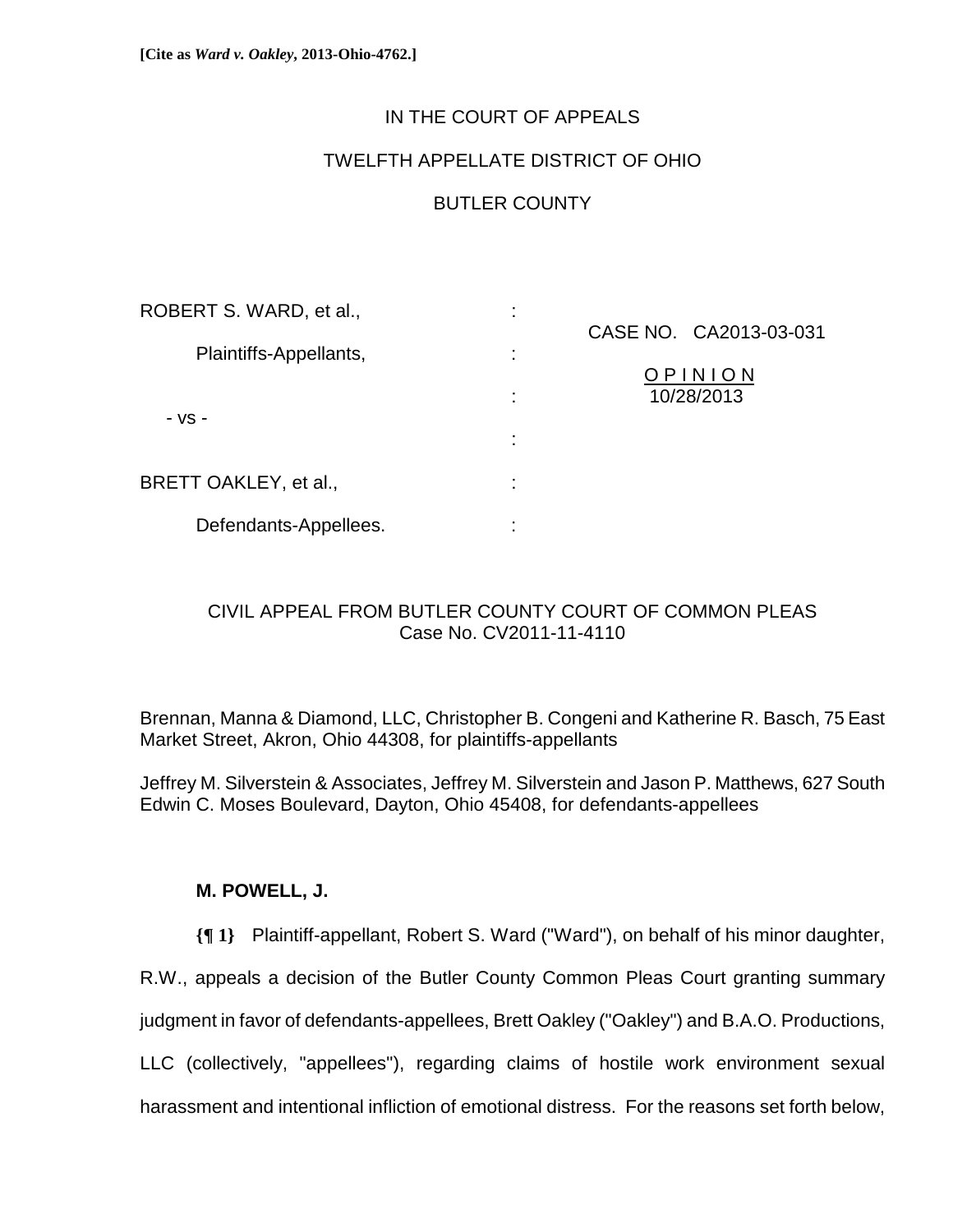we affirm in part and reverse in part the judgment of the trial court.

### **I. FACTS**

**{¶ 2}** For purposes of our review, we examine the evidence in the record, as well as the inferences to be drawn from the underlying facts contained in the evidence, in the light most favorable to Ward. *Four-O Corp. v. Mike's Trucking, Ltd.*, 12th Dist. Madison No. CA2007-01-002, 2007-Ohio-5628, ¶ 11, citing *Turner v. Turner,* 67 Ohio St.3d 337, 341, 1993-Ohio-176.

**{¶ 3}** In the fall of 2011, R.W., a high school student, worked with Ward and her stepmother, Lori, at Land of Illusion, a haunted theme park owned and operated by appellees. While at work, R.W. was under the supervision of several individuals including Oakley, who had final authority over all issues which arose at the park.

**{¶ 4}** Ward's claims arose from conversations that allegedly occurred between R.W. and Oakley on Sunday, October 16, 2011, when R.W. was 16 years old and Oakley was 48 years old. On that Sunday, R.W. arrived at Land of Illusion between 6:00 p.m. and 7:00 p.m. to work in the theme park's concession stand with her friend and coworker, T.D. According to R.W.'s deposition testimony, Oakley entered the concession stand a short time after her arrival and "jokingly at first" brought up the subject of birth control. Oakley told R.W. and T.D. they needed "to be with a guy that had a vasectomy" and "really needed to be on birth control." Oakley offered to talk to Ward because Oakley "wanted [R.W.] to be safe about having sex." Although R.W. felt Oakley was just "trying to help [her] out" and "trying to act like a friend" to Ward, the conversation made R.W. feel "awkward," "a little embarrassed," and "kind of confused." After the conversation, Oakley left the concession stand and R.W. went to Land of Illusion's gift shop to use the restroom. R.W. was then instructed by another supervisor to stay and work at the gift shop rather than return to the concession stand.

**{¶ 5}** Approximately two minutes after R.W. began working by herself in the gift shop,

 $-2$  -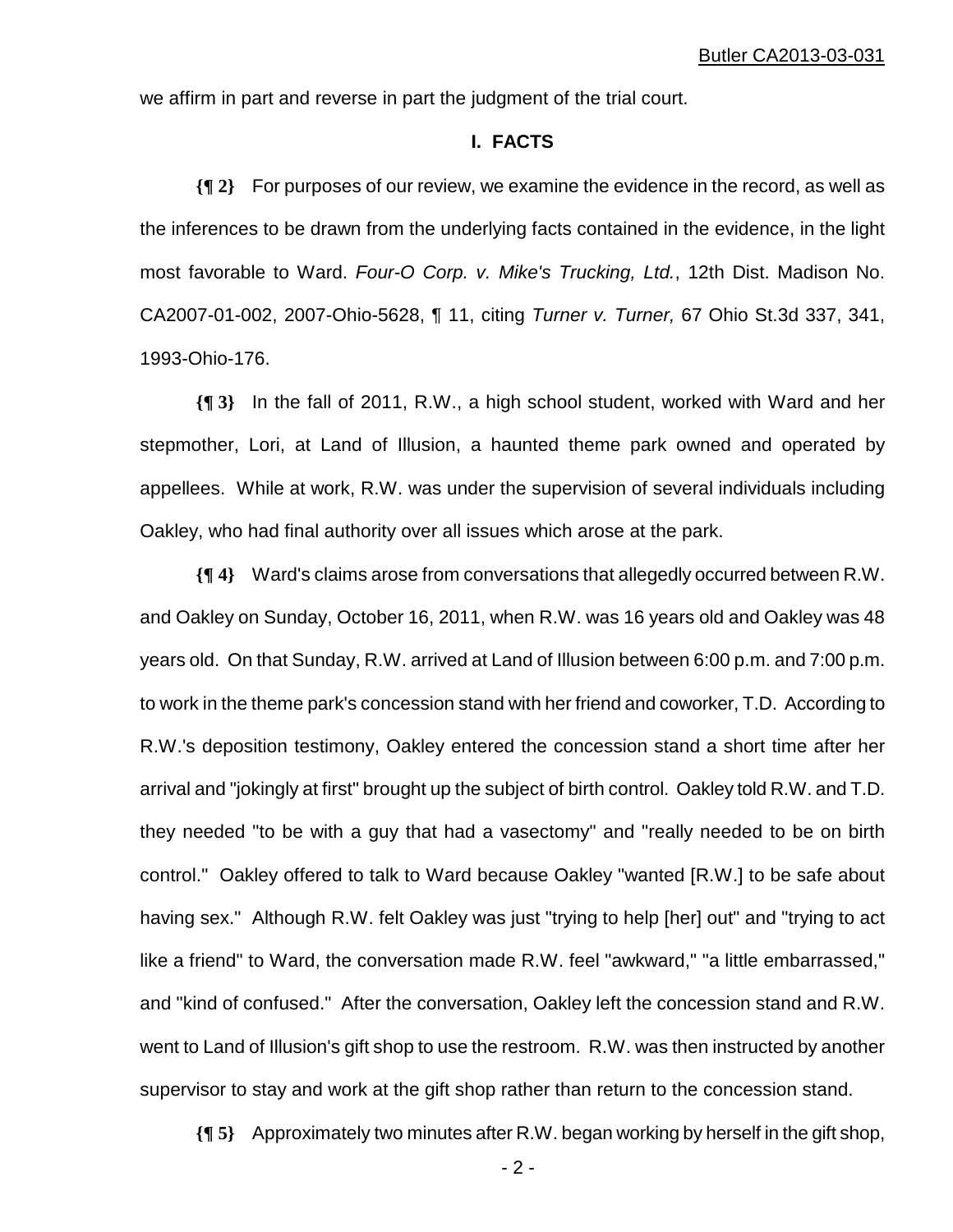she was again approached by Oakley, who continued to discuss sex and birth control.

According to R.W.:

[Oakley] started—he continued with the conversation of the birth control. That's how he started with the conversation. And then he asked me if I'd ever had sex, and I said no. He said—he looked at me like I was lying. He said no, R.W., how many guys, and I said [Oakley,] I've never. And he said he didn't believe me, that I looked like the type of girl that would have already had sex. \* \* \* [A]nd then he said that guys my age didn't know how to have real sex, that they weren't experienced enough as somebody his age. He asked me how far I was willing to go, and I said like I don't know. I've never—I don't know. He just said well, like—just guess an age. I was like I don't know, I don't know, I don't know, [Oakley]. He was just like well, my age, and I didn't say anything. I just kind of shook my head and put my head down. I didn't know what to say. I was in shock. I was just so surprised that he ever said that. I never dreamed he would have said that to me.

\* \* \*

He said that there was this place out in Kentucky, that if I ever got a chance to like get out of the house just for a day, that I could call him up—I could call him up and he would take me to this place out in Kentucky that had a pool inside the hotel room, and he said he would give me the experience of a lifetime, that I would never forget, and just—he said I'll show you what real sex is like, guys your age don't know, because I could just tell he still didn't believe me when I said I never had sex.

\* \* \*

He said like when I turned twenty-one—he mentioned something about when I turned twenty-one, that there's this place—he would take me to Las Vegas, but he said that I couldn't tell anybody because, first of all, it would ruin him and my dad's friendship. You know, he could lose—get divorced and lose his company.

**{¶ 6}** R.W. explained this second conversation took place over ten minutes while

customers were in and out the gift shop. When a customer approached R.W. and Oakley, he

would stop talking, but would continue when the customer walked away. R.W. stated the

conversation was also occasionally interrupted by "calls" Oakley received over a headset he

wore that allowed him to communicate with individuals in different areas of the theme park.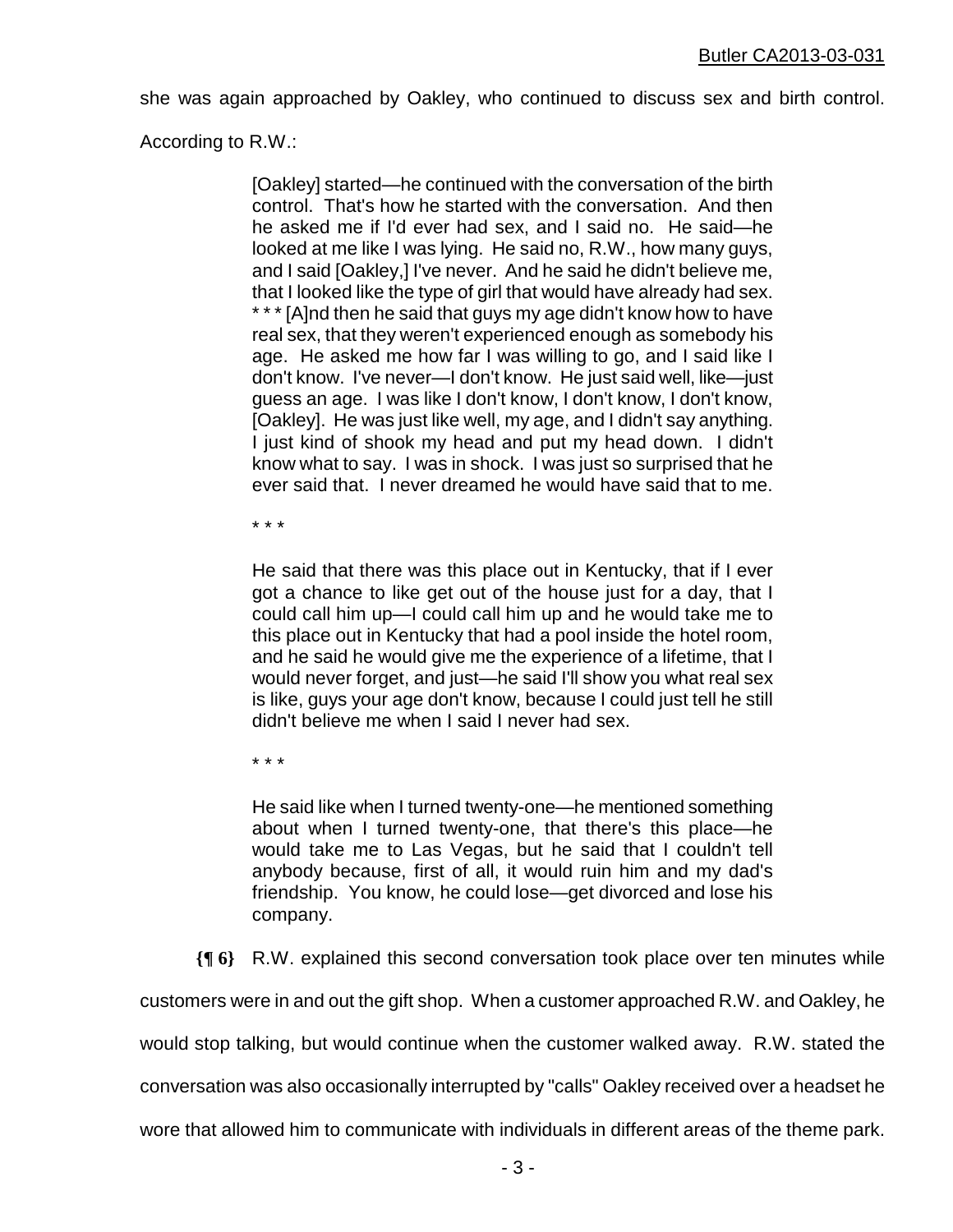The conversation between R.W. and Oakley ceased when Oakley received a call over his headset and "ran out the door toward the Haunted Trail." R.W. explained she was "in shock" by what Oakley had said and "so scared" that Oakley would return to the gift shop. R.W. sent a text message to T.D. and stated she needed to talk after work. When R.W.'s shift ended around 11:30 p.m., she met with T.D. and recounted the conversation she had with Oakley in the gift shop, stating she never wanted to work at Land of Illusion again. R.W. then drove herself home and went straight to bed.

**{¶ 7}** The following day, Monday, October 17, 2011, R.W. testified she "could not think straight" at school and continued to think about what Oakley had said to her. That evening, R.W. told Ward and her stepmother what Oakley had said to her on October 16, 2011, breaking down into tears during the conversation. Neither R.W. nor her parents ever returned to work at Land of Illusion.

**{¶ 8}** Since October 16, 2011, R.W. testified she has attempted to come to terms with what happened, but that her encounter with Oakley is "always on [her] mind" and "forever will be." R.W. has had trouble sleeping and her grades in school fell for a short period of time. R.W.'s father and stepmother testified R.W. has become "distant from the family" and remains "visibly upset" when she talks about Oakley. As of her March 22, 2012 deposition, R.W. had not sought counseling or medical treatment due to her encounter with Oakley. R.W. further testified that she saw no need for counseling, that she was "just dealing with it" and had no recollection of ever discussing counseling with Ward or her stepmother.

**{¶ 9}** Oakley admitted during his deposition that he discussed birth control with R.W. on October 16, 2011. Oakley explained, after he had heard rumors about R.W. being caught with a boy in her bed, he took it upon himself to ask R.W. whether she was practicing safe sex and whether she had discussed birth control with her parents. Oakley told R.W. that if she would not talk to her parents about birth control, he "would talk to them." Oakley testified

 $-4-$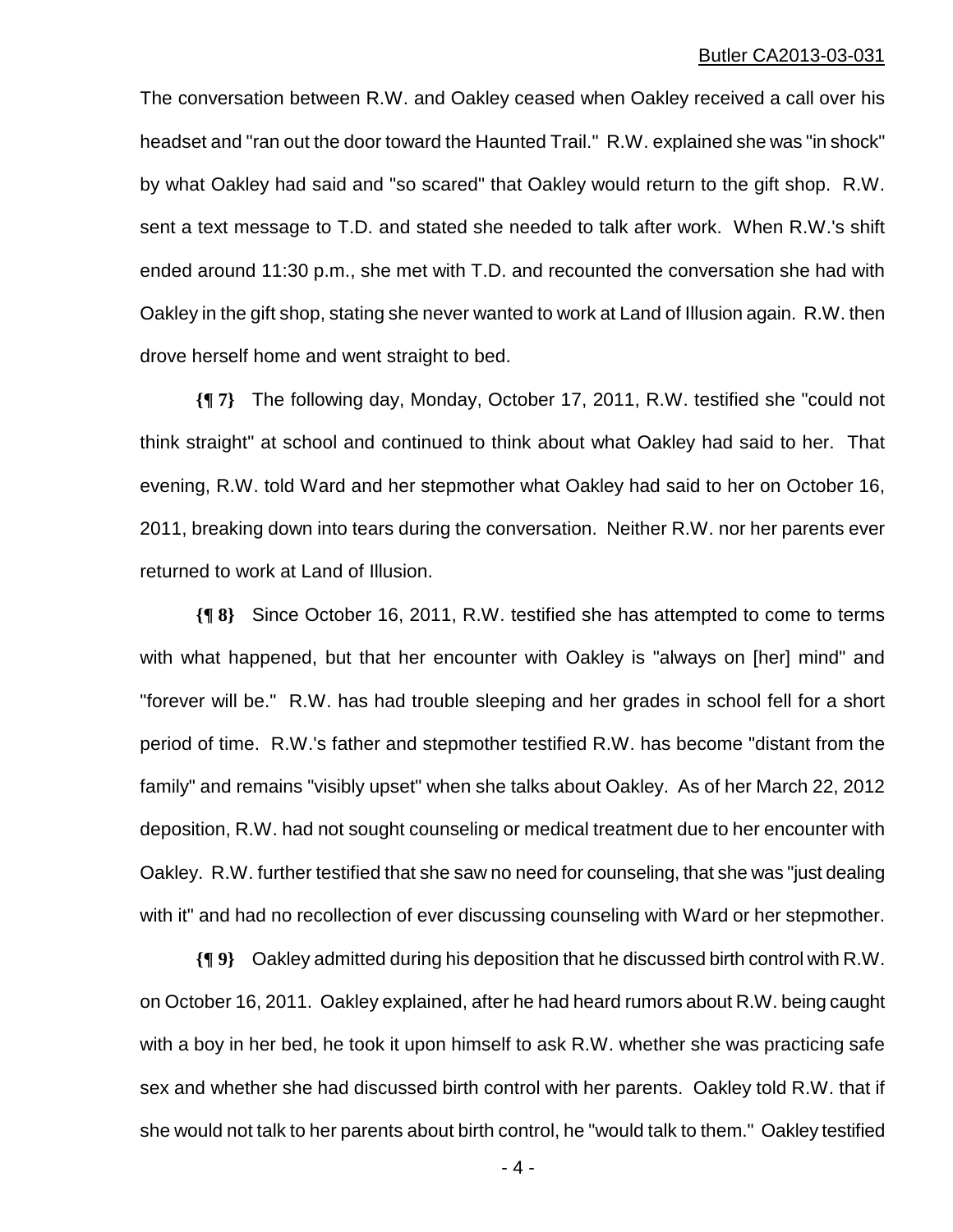he also had a conversation with R.W. at Land of Illusion's gift shop, where he told her that Ward would "kill" Oakley if he knew Oakley had talked to R.W. about birth control. Oakley denies ever propositioning R.W. for sex or inviting her to a hotel in Kentucky or to Las Vegas, but admits he did mention a hotel in Kentucky in reference to his plans with his wife for Sweetest Day. At the end of their conversation in the gift shop, Oakley claims R.W. asked him to bring her a pretzel and drink from the concession stand, which he did.

**{¶ 10}** As a result of the encounter between R.W. and Oakley on October 16, 2011, Ward, individually and on behalf of R.W., filed suit against appellees for sexual harassment in violation of R.C. 4112.02 and for intentional infliction of emotional distress. Following discovery, appellees moved for summary judgment on June 29, 2012. On February 11, 2013, the trial court issued a decision granting appellees' motion for summary judgment. Although the trial court acknowledged that issues of fact existed as to whether R.W. was a Land of Illusion employee or independent contractor, it found that Ward's causes of action did not satisfy the legal threshold for claims of a hostile work environment, sexual harassment, or intentional infliction of emotional distress.<sup>1</sup>

**{¶ 11}** From the trial court's grant of summary judgment, Ward appeals, raising two assignments of error.

## **II. ANALYSIS**

**{¶ 12}** "Summary judgment is a procedural device used to terminate litigation when there are no issues in a case requiring a formal trial." *Bowman v. AK Steel Corp.*, 12th Dist. Butler No. CA2010-06-141, 2010-Ohio-6433, ¶ 13, citing *Forste v. Oakview Const., Inc.*, 12th Dist. Warren No. CA2009-05-054, 2009-Ohio-5516, ¶ 7. Summary judgment is proper when:

<u>.</u>

<sup>1.</sup> R.C. 4112.02 does not apply to hostile work environment harassment claims involving independent contractors. *Bower v. Henry Cty. Hosp.*, 3d Dist. Seneca No. 13-12-46, 2013-Ohio-2844, ¶ 27; *Berger Hosp. v. Ohio Civ. Rights Com'n*, 4th Dist. Pickaway No. 86 CA 7, 1987 WL 13493, \*2 (June 26, 1987).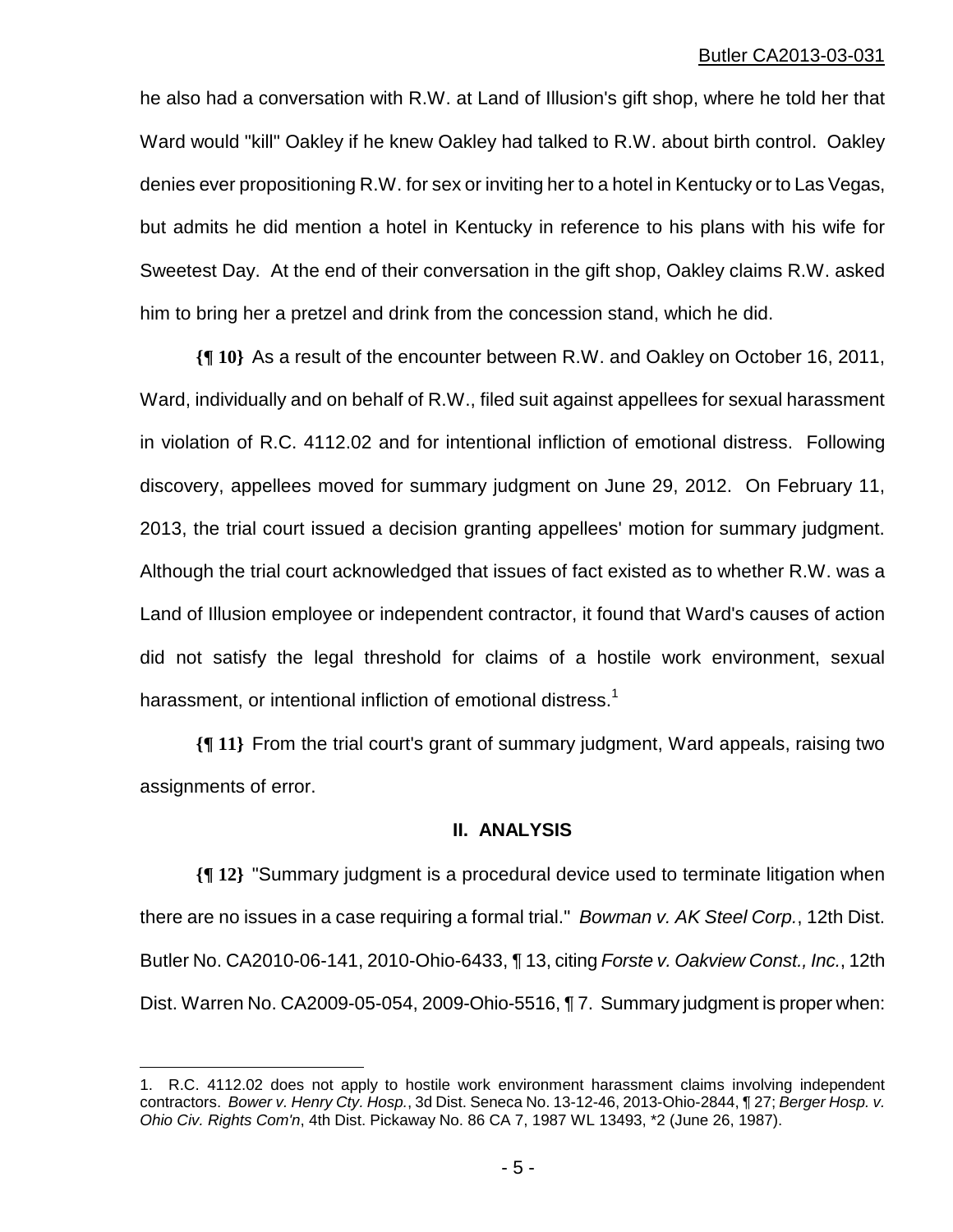(1) no genuine issues of material fact remain to be litigated; (2) the moving party is entitled to judgment as a matter of law; and (3) it appears from the evidence, which must be viewed in a light most favorable to the nonmoving party, that reasonable minds can come to but one conclusion, and that conclusion is adverse to the nonmoving party. Civ.R. 56(C); *Creech v. Brock & Assoc. Constr.*, 183 Ohio App.3d 711, 2009-Ohio-3930, ¶ 10 (12th Dist.).

**{¶ 13}** An issue of fact exists when the relevant factual allegations in the pleadings, affidavits, depositions, or interrogatories are in conflict. *Scott v. Kings Island Co.*, 12th Dist. Warren No. CA98-04-044, 1999 WL 74585, \*2 (Feb. 16, 1999). In deciding whether there is a genuine issue of material fact, the evidence must be construed in the nonmoving party's favor. *Id*., citing *Hannah v. Dayton Power & Light Co.*, 82 Ohio St.3d 482, 485 (1998). Further, "the inferences to be drawn from the underlying facts contained in the evidentiary materials, such as affidavits and depositions, must be construed in a light most favorable to the party opposing the motion." *Hannah,* citing *Turner*, 67 Ohio St.3d at 341.

**{¶ 14}** The party requesting summary judgment bears the initial burden of informing the court of the basis for the motion and identifying those portions of the record that demonstrate the absence of a genuine issue of material fact as to the essential elements of the nonmoving party's claims. *Marcus v. Rusk Heating & Cooling, Inc.*, 12th Dist. Clermont No. CA2012-03-026, 2013-Ohio-528, ¶ 44, citing *Dresher v. Burt*, 75 Ohio St.3d 280, 293 (1996). Once a party moving for summary judgment has satisfied its initial burden, the nonmoving party has the reciprocal burden to set forth specific facts showing that genuine issues remain. *Id*.; Civ.R. 56(E). Summary judgment is proper if the party opposing the motion fails to set forth such facts. *Dresher* at 293.

**{¶ 15}** An appellate court must review a trial court's decision to grant or deny summary judgment de novo, without any deference to the trial court's judgment. *Bowman* at ¶ 13, citing *Bravard v. Curran*, 155 Ohio App.3d 713, 2004-Ohio-181, ¶ 9 (12th Dist.).

- 6 -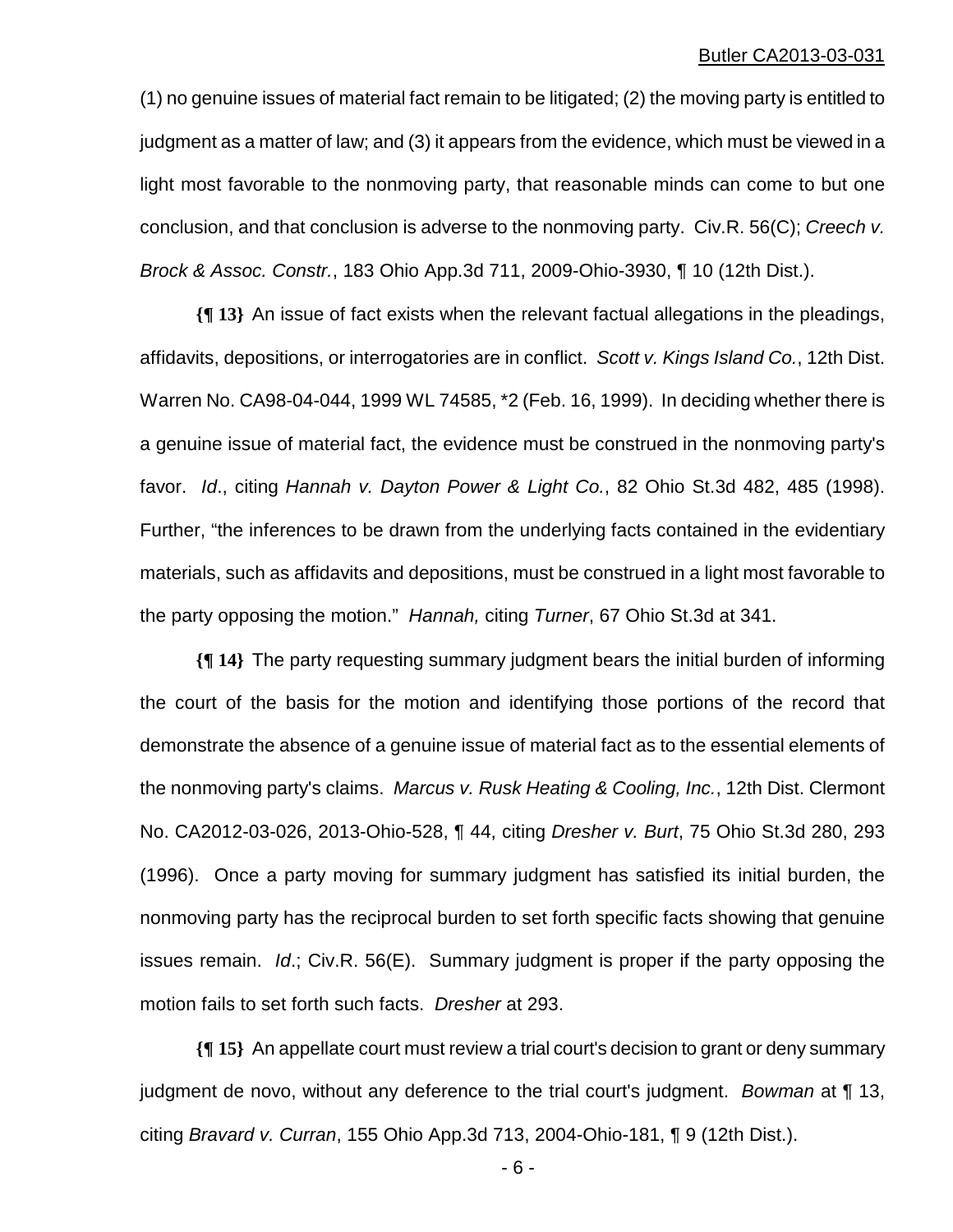**{¶ 16}** Assignment of Error No. 1:

**{¶ 17}** THE TRIAL COURT ERRED TO THE PREJUDICE OF PLAINTIFF-APPELLANT BY GRANTING THE DEFENDANT[S]-APPELLEES' MOTION FOR SUMMARY JUDGMENT ON [WARD'S] SEXUAL HARASSMENT--HOSTILE WORK ENVIRONMENT CLAIM.

**{¶ 18}** In his first assignment of error, Ward contends the trial court improperly granted summary judgment in favor of appellees on Ward's sexual harassment claim made pursuant to R.C. 4112.02, as genuine issues of material fact remain regarding Oakley's inappropriate comments to R.W.

**{¶ 19}** R.C. 4112.02(A) makes it an unlawful discriminatory practice "[f]or any employer, because of the \*\*\* sex \*\*\* of any person, \*\*\* to discriminate against that person with respect to hire, tenure, terms, conditions, or privileges of employment, or any matter directly or indirectly related to employment." R.C. 4112.02(A); *Bowers v. Hamilton City School Dist. Bd. of Educ.*, 12th Dist. Butler No. CA2001-07-160, 2002-Ohio-1343, 2002 WL 449499, \*3; *Hampel v. Food Ingredients Specialties, Inc.*, 89 Ohio St.3d 169, 175 (2000). The Ohio Supreme Court has recognized two types of sexual harassment claims stemming from R.C. 4112.02(A); namely, "quid pro quo" harassment, *i.e.*, harassment that is directly linked to the grant or denial of a tangible economic benefit, and "hostile environment" harassment, *i.e.*, harassment that, while not affecting economic benefits, has the purpose or effect of creating a hostile or abusive working environment. *Bowman*, 2010-Ohio-6433 at ¶ 16, citing *Hampel* at paragraph one of the syllabus. "Federal case law interpreting Title VII of the Civil Rights Act of 1964 is generally applicable to cases involving alleged violations of R.C. Chapter 4112." *Bowers* at \*3.

**{¶ 20}** Ward contends R.W. was subjected to hostile work environment sexual harassment. In order to establish a prima facie case of hostile work environment sexual

 $-7$  -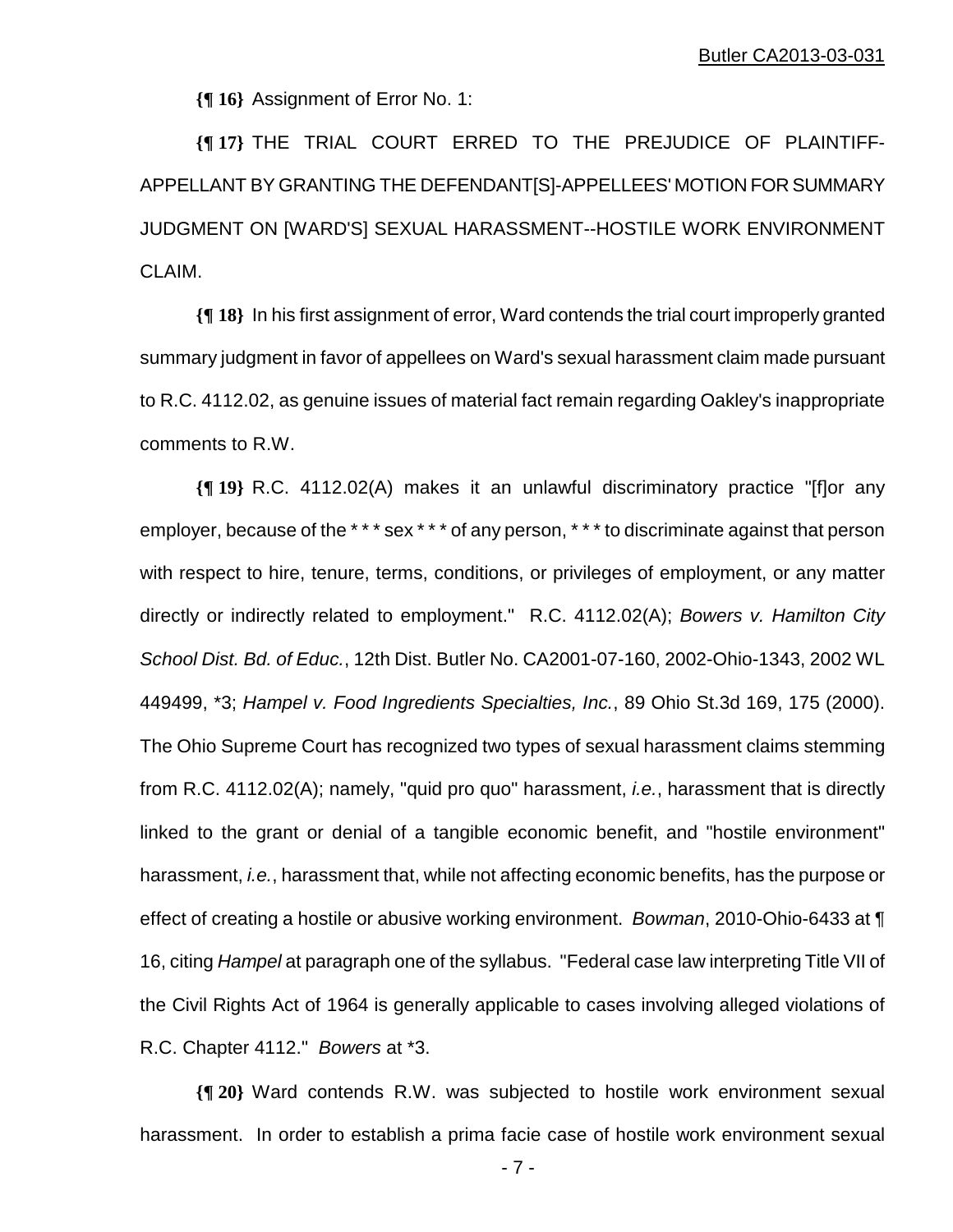harassment, Ward must show:

(1) that the harassment was unwelcome, (2) that the harassment was based on sex, (3) that the harassing conduct was sufficiently severe or pervasive to affect the terms, conditions, or privileges of employment, or any matter directly or indirectly related to employment, and (4) that either (a) the harassment was committed by a supervisor, or (b) the employer, through its agents or supervisory personnel, knew or should have known of the harassment and failed to take immediate and appropriate corrective action.

*Hampel* at paragraph two of the syllabus; *Bowman* at ¶ 17.

**{¶ 21}** In construing the evidence in a light most favorable to Ward, we find reasonable minds could conclude that the first two elements necessary to establish a claim of hostile work environment sexual harassment under R.C. 4112.02 were satisfied, i.e., that the harassment was unwelcome and based on sex. In addition, we find, as the trial court did, that genuine issues of material fact remain as to whether R.W. was an employee of Land of Illusion. Therefore, the remaining issue is whether a trier of fact could conclude that Oakley's alleged sexually suggestive conversation with R.W. was sufficiently severe or pervasive to create a hostile work environment and alter the conditions of R.W.'s employment.

**{¶ 22}** To establish actionable harm based upon hostile work environment sexual harassment, "the conduct in question must (1) be 'severe or pervasive enough to create an objectively hostile or abusive work environment,' and (2) be subjectively perceived by the victim to be abusive." *E.E.O.C. v. R&R Ventures*, 244 F.3d 334, 339 (4th Cir.2001), quoting *Harris v. Forklift Systems, Inc.*, 510 U.S. 17, 21, 114 S.Ct. 367 (1993); *Jordan v. Ohio Civ. Rights Comm.*, 173 Ohio App.3d 87, 2007-Ohio-3830, ¶ 20 (12th Dist.). In conducting the subjective inquiry, we need only look at the testimony of R.W. R.W. subjectively perceived the environment at Land of Illusion to be hostile, as she felt "shocked" and "scared" by Oakley's sexual advances, was reduced to tears when recounting Oakley's statements, and never returned to work after October 16, 2011. Therefore, we find genuine issues of material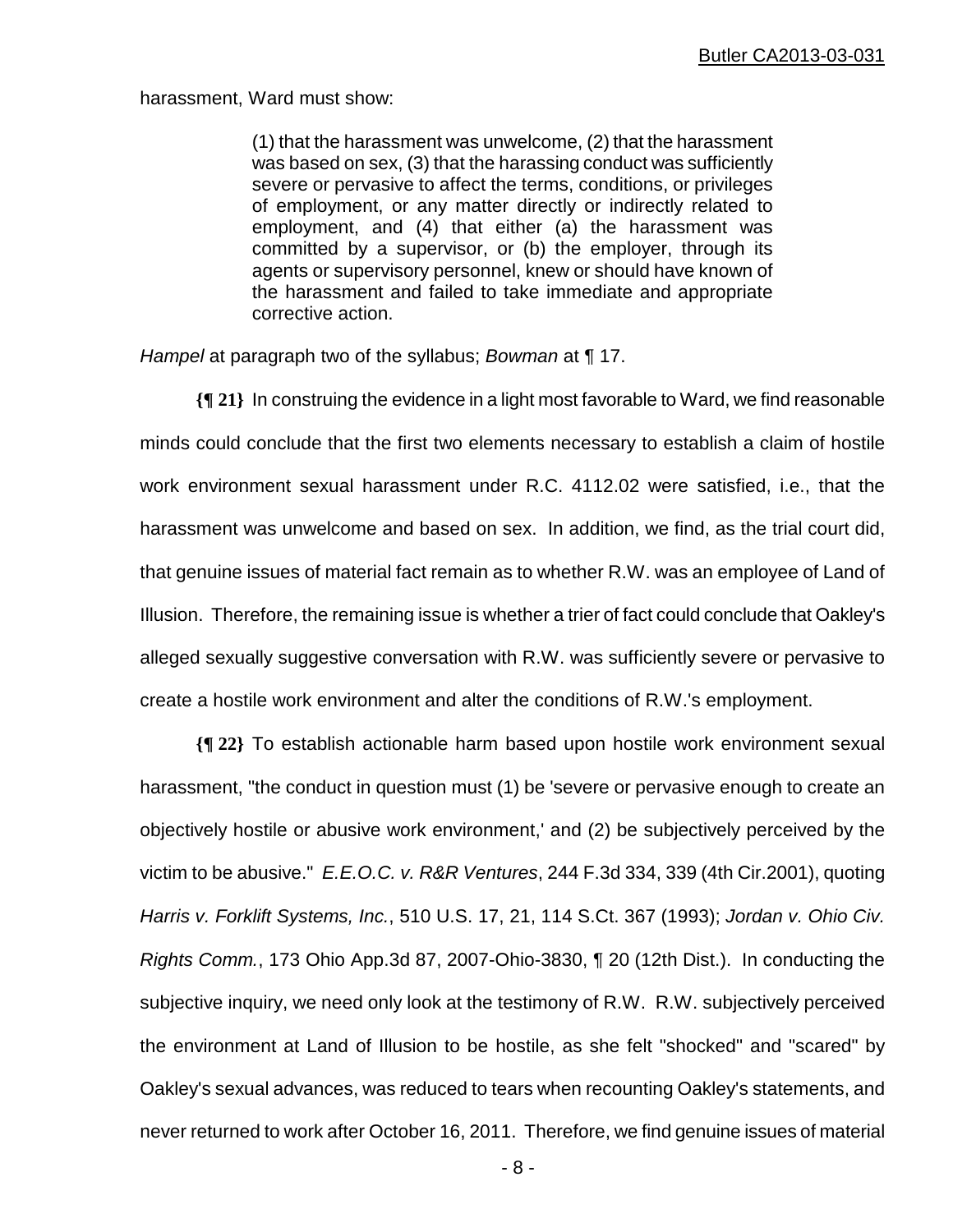fact exist with regard to the subjective component of the inquiry and shall proceed to consider the objective inquiry.

**{¶ 23}** In conducting the objective inquiry, courts should examine all of the circumstances including "(1) the frequency of the discriminatory conduct; (2) its severity; (3) whether it is physically threatening or humiliating, or merely offensive; and (4) whether it unreasonably interferes with an employee's work performance." *R&R Ventures* at 339, citing *Harris* at 23. In order to determine whether the harassing conduct was sufficiently severe or pervasive, the trier of fact must view the work environment as a whole and consider the totality of all the facts and surrounding circumstances, including the cumulative effect of all episodes of sexual or other abusive treatment. *Hampel*, 89 Ohio St.3d at 181, citing *Ellison v. Brady*, 924 F.2d 872, 878 (C.A.9. 1991) ("the required showing of severity or seriousness of the harassing conduct varies inversely with the pervasiveness or frequency of the conduct"); and *Robinson v. Jacksonville Shipyards, Inc*., 760 F.Supp. 1486, 1524 (M.D.Fla.1991) ("greater severity in the impact of harassing behavior requires a lesser degree of pervasiveness in order to reach a level at which Title VII liability attaches"). The "ordinary tribulations of the work place, such as sporadic use of abusive language, gender-related jokes, and occasional teasing" will not constitute a hostile work environment. *Faragher v. City of Boca Raton*, 524 U.S. 775, 788, 118 S.Ct. 2275 (1998); *Armaly v. City of Wapakoneta*, 3d Dist. Auglaize No. 2-05-45, 2006-Ohio-3629, ¶ 31.

**{¶ 24}** The trial court failed to view the totality of the circumstances in determining whether Oakley's conduct toward R.W. was severe or pervasive. The trial court questioned only whether Oakley's alleged conduct was frequent and physically threatening to R.W,

 $-9 -$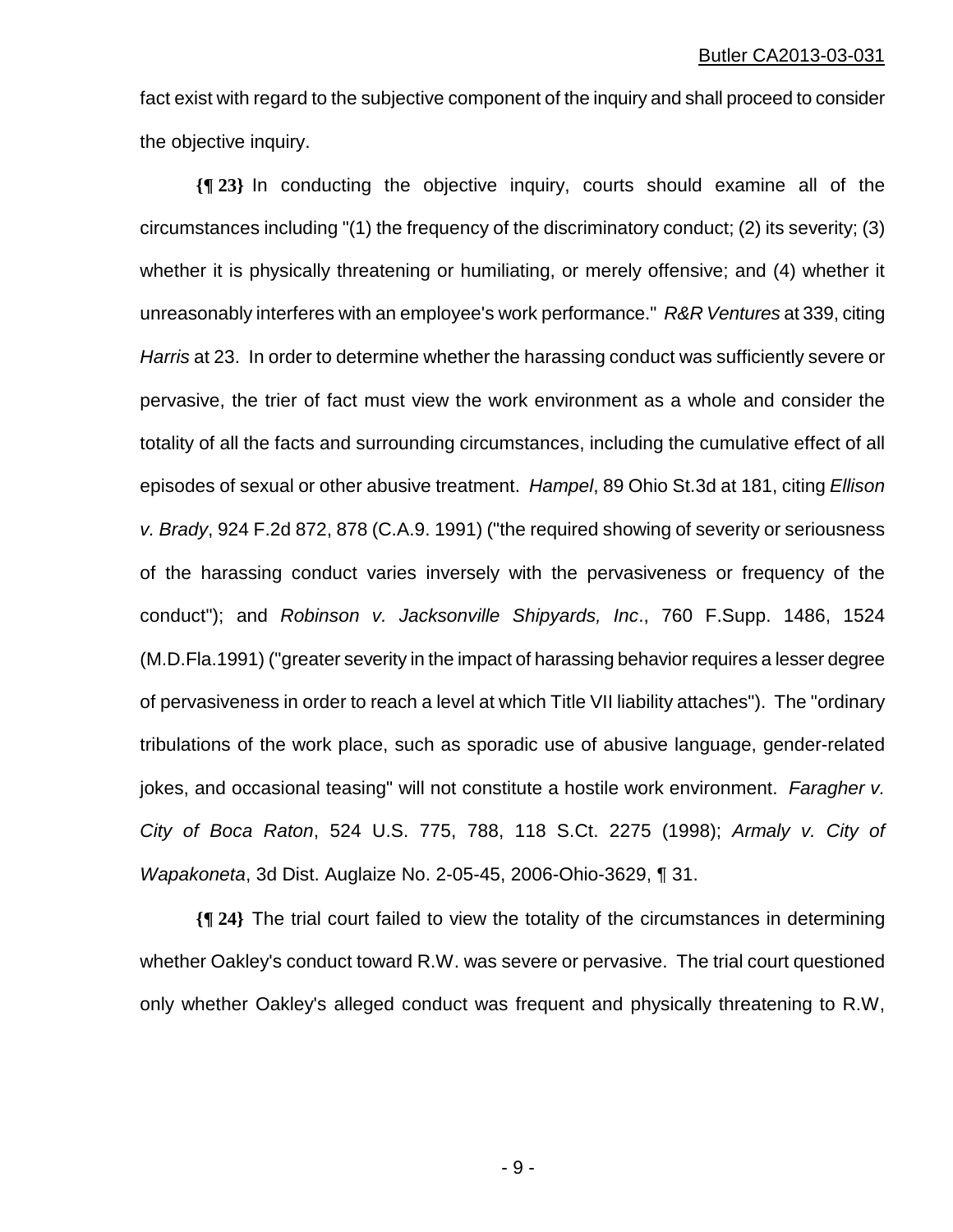concluding that it was neither. $^2$  The trial court did not review whether Oakley's statements to R.W. were severe, humiliating, and/or unreasonably interfered with R.W.'s work performance. We find that reasonab0le minds could conclude that Oakley's conduct toward R.W. on October 16, 2011, while certainly not frequent or physically threatening, was still sufficiently severe to constitute hostile work environment sexual harassment under R.C. 4112.02.

**{¶ 25}** While "rare or isolated incidents of sexual harassment rarely rise to the level of pervasiveness required to create a hostile work environment," the harassment becomes actionable when it "reaches the point where it 'alter[s] the conditions of [the victim's] employment and create[s] an abusive working environment.'" *Gliatta v. Tectum, Inc.*, 211 F.Supp.2d 992, 1001-02 (S.D.Ohio 2002), citing *Morris v. Oldham Cty. Fiscal Court*, 201 F.3d 784 (6th Cir.2000), and *Meritor Savings Bank, FSB v. Vinson*, 477 U.S. 57, 67, 106 S.Ct. 2399 (1986). "There is no 'magic number' of incidents required to establish a hostile environment. \* \* \* [E]ven one act of harassment will suffice if it is egregious." *Hostetler v. Quality Dining, Inc.*, 218 F.3d 798, 808 (7th Cir.2000); *Gliatta* at 1002. Moreover, "the objective severity of harassment should be judged from the perspective of a reasonable person in the plaintiff's position, considering 'all the circumstances,'" including "the social context in which particular behavior occurs and is experienced by its target." *Oncale v. Sundowner Offshore Services, Inc.*, 523 U.S. 75, 81, 118 S.Ct. 998 (1998), citing *Harris*, 510 U.S. at 21.

**{¶ 26}** According to the evidence presented by Ward, Oakley had two conversations

 $\overline{a}$ 

<sup>2.</sup> In its analysis, the trial court provided:

Was the activity here frequent, having known Oakley for years, and having worked for a number of nights prior to the incident, Oakley allegedly had only two discriminatory conversations with R.W., one of which R.W. herself dismissed? Was there any threat to R.W. when the second, allegedly more disturbing, conversation took place where the public was walking in and out, Oakley was listening to, and responding to hails from the radio he carried with him, and after which R.W. continued to work until the end of her shift? The Court finds that a reasonable jury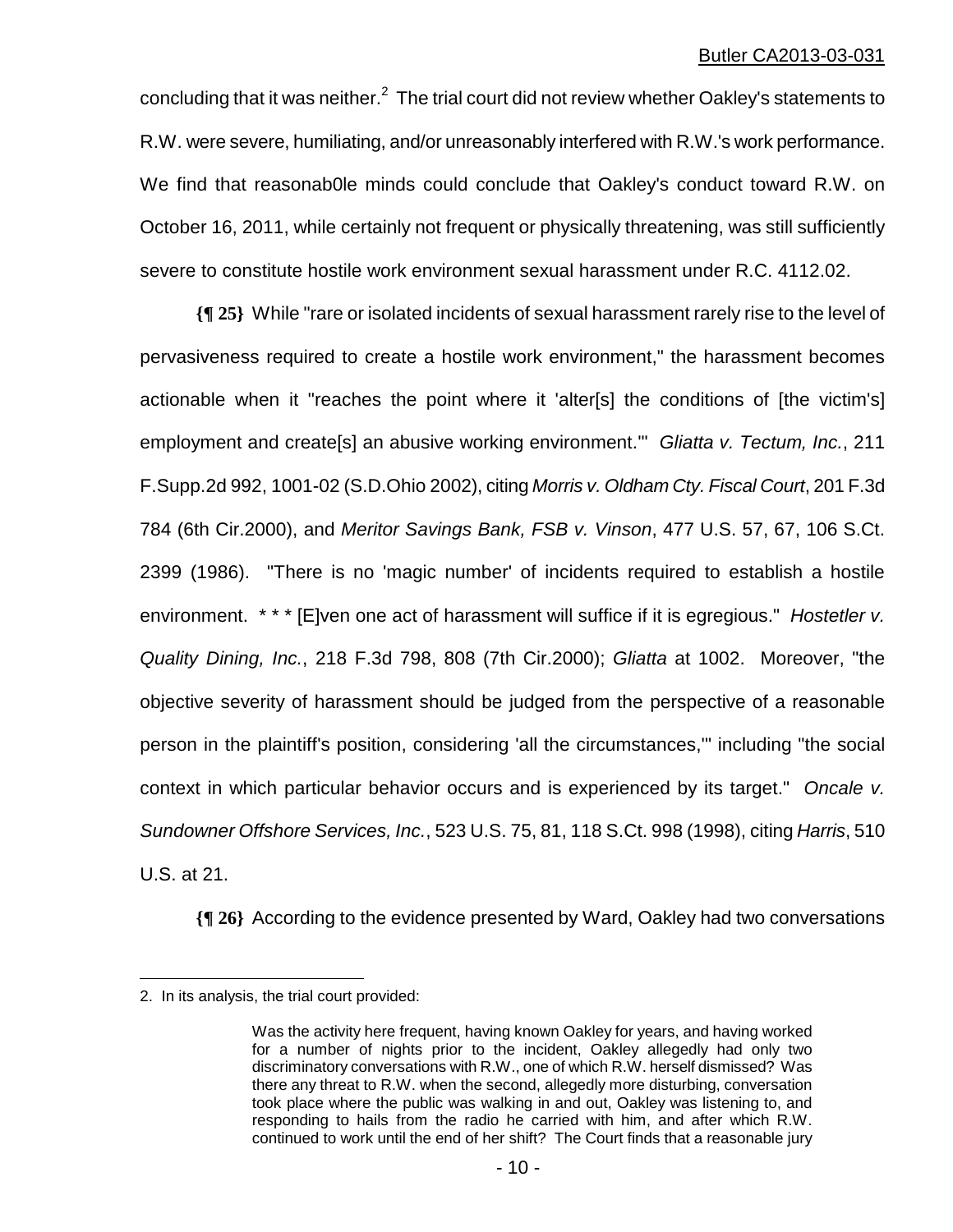with R.W. that were of a sexual nature. First, Oakley discussed R.W.'s use of birth control while in Land of Illusion's concession stand. Second, while at the theme park's gift shop, Oakley offered to take R.W. to a hotel in Kentucky to show her how to have "real sex" with a "man" and then promised to take R.W. to Las Vegas for her 21st birthday. Oakley then requested R.W.'s silence so his friendship with her parents and his relationship with his wife would not be affected.

**{¶ 27}** R.W. felt "awkward" and "a little embarrassed" about the birth control conversation, but admitted that she was not humiliated by the conversation and thought Oakley was just trying to help her as a family friend. This conversation alone was neither sufficiently severe nor pervasive to constitute a hostile work environment. But, within minutes, Oakley re-engaged R.W. in additional sexually suggestive conversation in the gift shop.

**{¶ 28}** R.W. was "shocked" and "scared" by Oakley's sexual advances during the encounter in the gift shop. After the gift shop conversation, R.W. broke down in tears when recounting the conversation to her friend, and stated she never wanted to work at Land of Illusion again. The next day, R.W. again broke down in tears when she informed her parents of Oakley's comments. Neither R.W. nor her parents ever returned to work at Land of Illusion, though the theme park would remain open another seven days that season.

**{¶ 29}** These two exchanges between R.W. and Oakley are so proximate in time as to constitute a single incident and, therefore, are not pervasive. However, the lack of multiple incidents must be balanced against the objective severity of Oakley's alleged conduct. Here, viewing the evidence in a light most favorable to Ward, a 16-year-old girl was subjected to a thinly veiled solicitation for sex by a long-time, close family friend who was 32 years her

 $\overline{a}$ 

could only answer the questions in the negative, even considering the fact most strongly in favor of [Ward].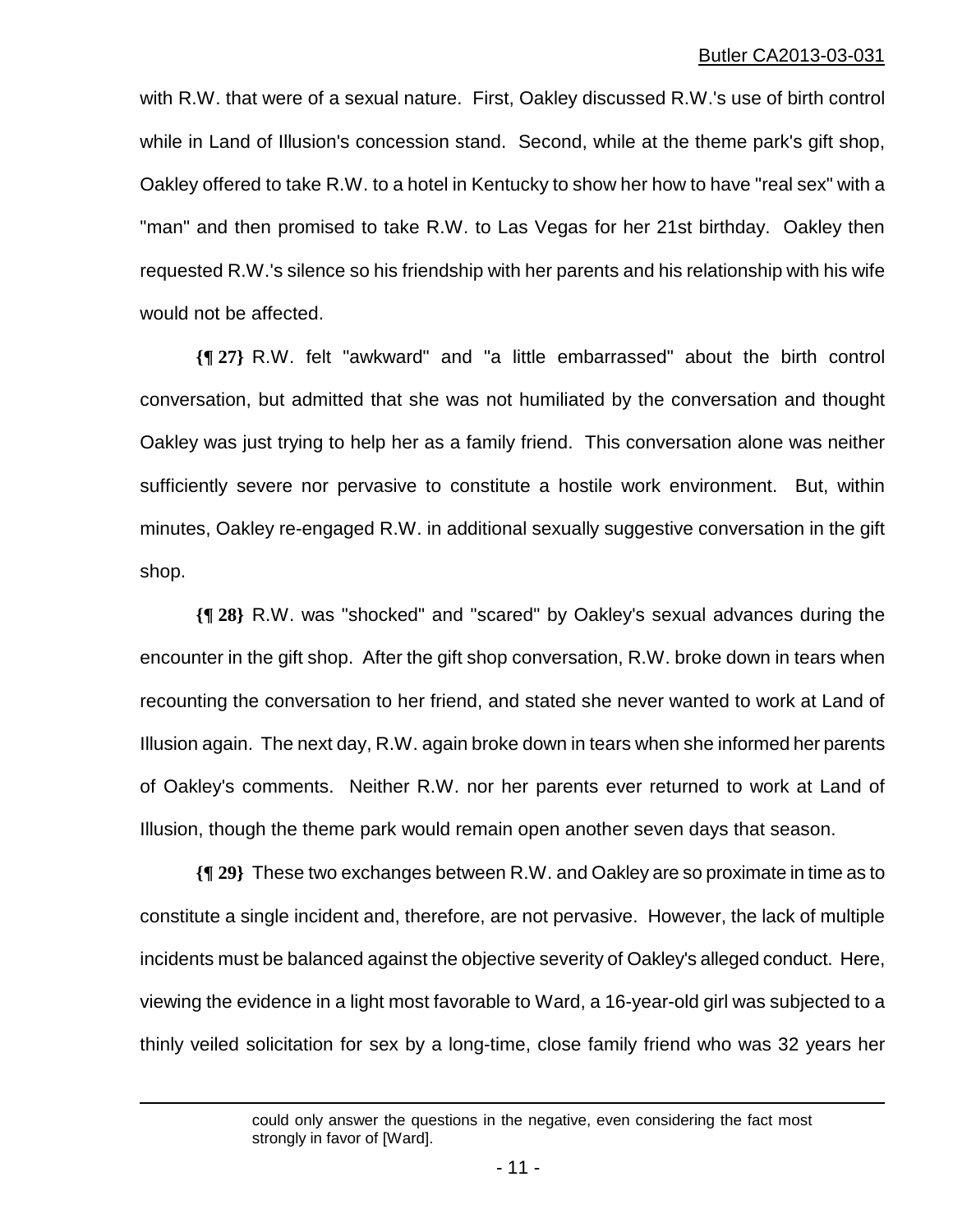senior. *See R&R Ventures*, 244 F.3d at 340 (discussing the creation of a hostile work environment based upon the conduct of "an adult male in a supervisory position over young women barely half his age"). Additionally, Oakley, as owner of Land of Illusion, had the ultimate authority over R.W. and her parents, whether they be employees or independent contractors. Furthermore, Oakley impressed upon R.W. the need to stay silent in order to protect his relationship with her parents and his own wife. Oakley admitted to stating that Ward would "kill him" if Ward knew Oakley had spoken to R.W. about birth control. As Oakley was the owner of the company, there was no one for R.W. to turn to for redress. Oakley placed R.W. in the untenable position of choosing between continued exposure to Oakley or jeopardizing her employment at Land of Illusion and that of Ward and her stepmother. This conduct eclipses the threshold of severity required to defeat summary judgment.

**{¶ 30}** We find, viewing the evidence in the light most favorable to Ward, that genuine issues of material fact remain as to whether these conversations between Oakley and R.W. created a hostile work environment based upon sexual harassment. *See Peterson v. Buckeye Steel Casings*, 133 Ohio App.3d 715, 724 (10th Dist.1999) ("Whether a work environment is a hostile environment is a question of fact"). The trial court erred in granting summary judgment in favor of appellees on Ward's R.C. 4112.02 claim.

**{¶ 31}** Accordingly, Ward's first assignment of error is sustained.

**{¶ 32}** Assignment of Error No. 2:

**{¶ 33}** THE TRIAL COURT ERRED TO THE PREJUDICE OF PLAINTIFF-APPELLANT BY GRANTING THE [APPELLEES'] MOTION FOR SUMMARY JUDGMENT ON [WARD'S] INTENTIONAL INFLICTION OF EMOTIONAL DISTRESS CLAIM.

**{¶ 34}** In his second assignment of error, Ward claims the conduct his daughter was subjected to was so severe, pervasive, and offensive that he is entitled to recover for

 $- 12 -$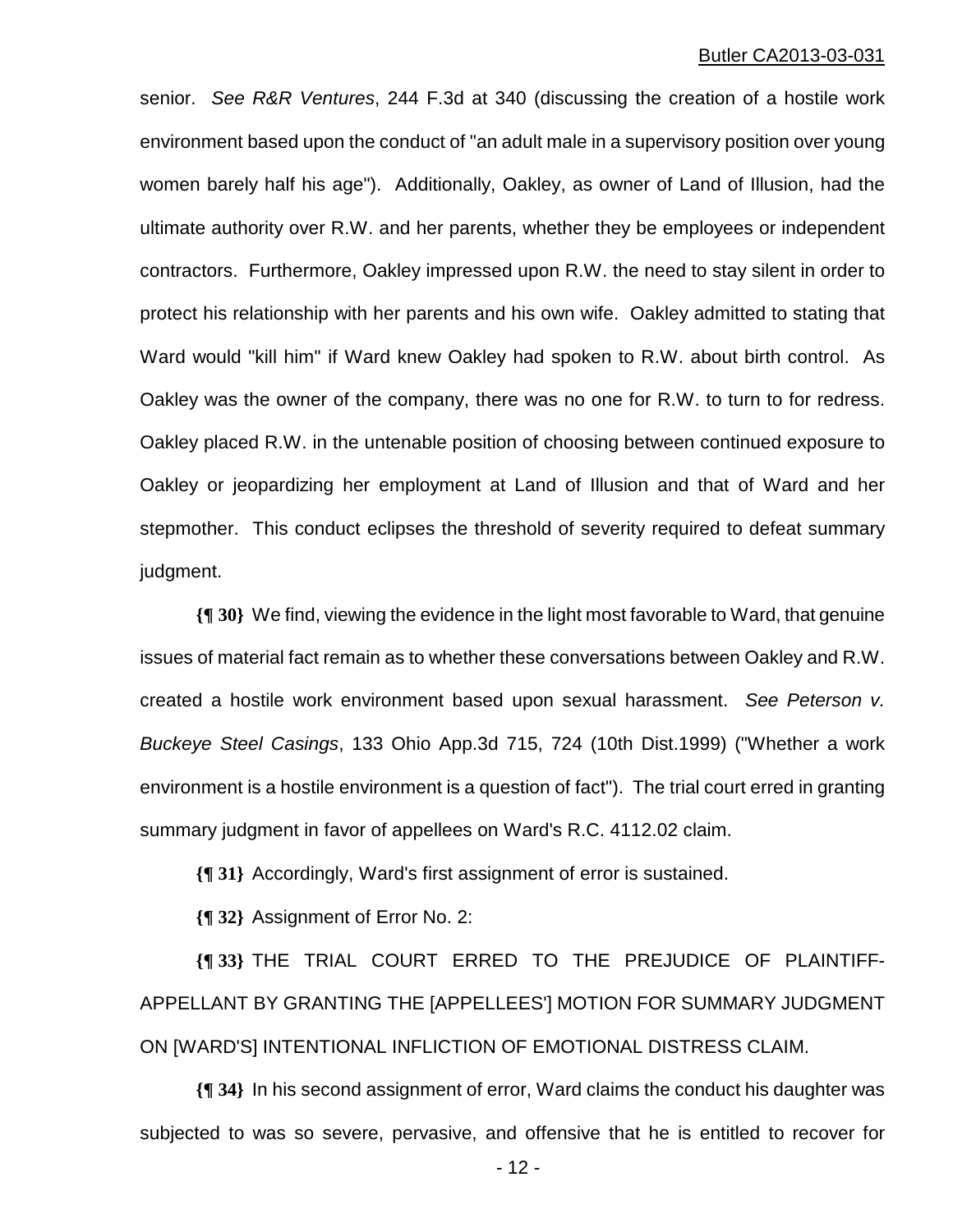intentional infliction of emotional distress and the trial court erred in dismissing this claim on summary judgment.

**{¶ 35}** In order to survive summary judgment on his claim of intentional infliction of emotional distress, Ward was required to show: (1) Oakley either intended to cause emotional distress or knew or should have known the actions taken would result in serious emotional distress to R.W.; (2) Oakley's conduct was so extreme and outrageous as to go beyond all possible bounds of decency and was such that it can be considered as utterly intolerable in a civilized community; (3) Oakley's actions were the proximate cause of R.W.'s psychic injury, and (4) the mental anguish suffered by R.W. is serious and of a nature that no reasonable person could be expected to endure it. *See Curry v. Blanchester*, 12th Dist. Clinton Nos. CA2009-08-010 and CA2009-08-012, 2010-Ohio-3368, ¶ 52; *Burkes v. Stidham*, 107 Ohio App.3d 363, 375 (8th Dist.1995).

**{¶ 36}** In the case before us, the trial court found that Ward failed to prove the mental anguish suffered by R.W. was serious and of a nature that no reasonable person could be expected to endure it. As we find this issue dispositive of Ward's intentional infliction of emotional distress claim, we shall begin our analysis here.

**{¶ 37}** In order to constitute serious emotional distress, "the injury that is suffered must surpass upset or hurt feelings, and must be such that 'a reasonable person, normally constituted, would be unable to cope adequately with the mental distress engendered by the circumstances in the case.'" *Radcliff v. Steel Elec., Inc.*, 164 Ohio App.3d 161, 2005-Ohio-5503, ¶ 42 (9th Dist.), citing *McPherson v. Goodyear Tire & Rubber Co*., 9th Dist. Summit No. 21499, 2003-Ohio-7190, ¶ 35. A court must determine whether a plaintiff has stated a cause of action for intentional infliction of emotional distress "by ruling whether the emotional injury alleged is 'serious' as a matter of law." *Winkle v. Zettler Funeral Homes, Inc.*, 182 Ohio App.3d 195, 2009-Ohio-1724, ¶ 34 (12th Dist.). The "seriousness" of the emotional distress

 $- 13 -$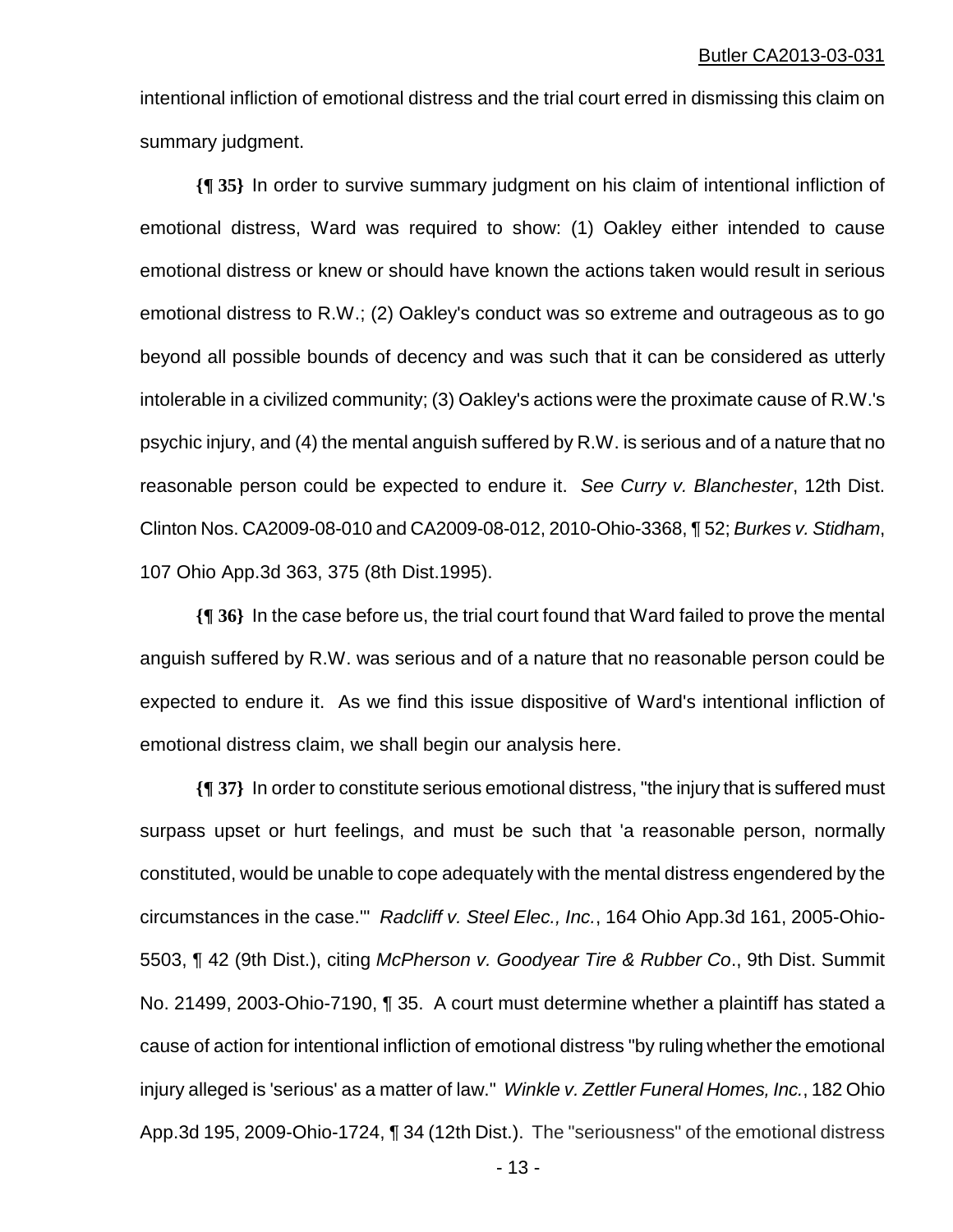is "decided on a case-by-case basis" and must be "more than trifling, mere upset, or hurt feelings." *Id*. at ¶ 34-35, citing *Paugh v. Hanks*, 6 Ohio St.3d 72, 78 (1983).

**{¶ 38}** The person claiming serious emotional distress must present some "guarantee of genuineness" in support of his or her claim to prevent summary judgment. *Powell v. Grant Med. Ctr.*, 148 Ohio App.3d 1, 2002-Ohio-443, ¶ 15 (10th Dist.), citing *Paugh* at 76. This is in contrast with what is necessary in a cause of action claiming emotional distress as merely an element of damages arising from a separate tortious injury. In such cases, the emotional distress need not satisfy the "severe and debilitating" standard. *See Binns v. Fredendall*, 32 Ohio St.3d 244 (1987), paragraph one of the syllabus. Here, the injury upon which the action is based is the alleged emotional distress from which all other claimed damages arise. Because psychic injuries are much more easily feigned than are physical and economic injuries, a more arduous standard applies.

**{¶ 39}** In most instances, a plaintiff can supply this genuineness with expert medical testimony. *Id*., citing *Schultz v. Barberton Glass Co.*, 4 Ohio St.3d 131, 135 (1983). Such testimony, however, is not always necessary. *Id*. at ¶ 16. In lieu of expert testimony, a plaintiff may submit testimony of lay witnesses who "testify as to any marked changes in the emotional or habitual makeup that they discern in the plaintiff." *Paugh* at 80; *Buckman-Peirson v. Brannon*, 159 Ohio App.3d 12, 2004-Ohio-6074, ¶ 57 (2d Dist.). "A court may decide whether the emotional injury alleged constitutes 'serious emotional distress' as a matter of law." *Ford Motor Credit Co. v. Ryan*, 189 Ohio App.3d 560, 2010-Ohio-4601, ¶ 57 (10th Dist.), citing *Buckman-Peirson* at ¶ 41.

**{¶ 40}** In the case at hand, R.W. does not present any medical testimony relating to her mental anguish from the events of October 16, 2011. During their March 2012 depositions, R.W. and her parents testified R.W. had a temporary drop in her school grades and had become more distant and detached from her family and friends. Ward testified R.W.

 $-14$  -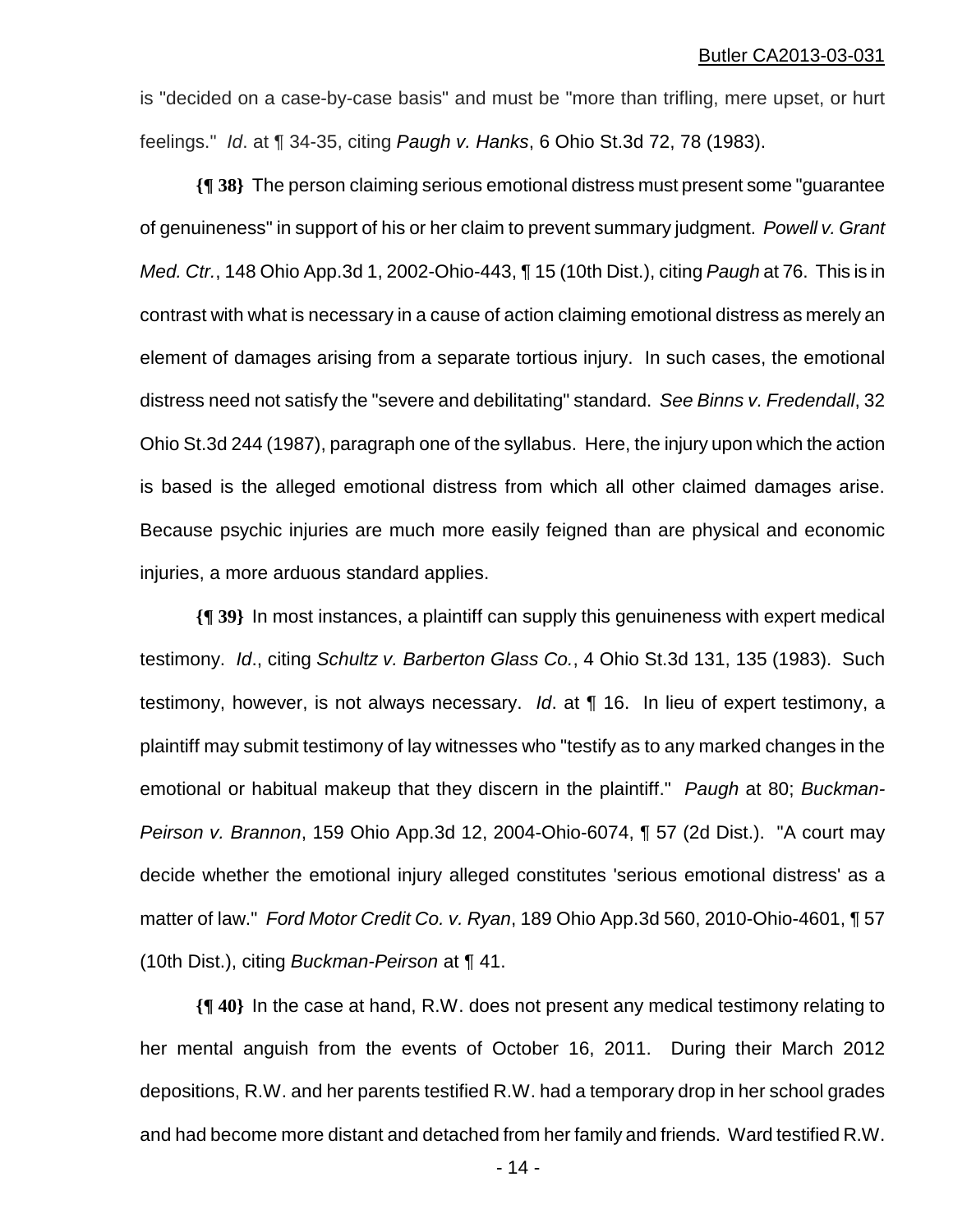cried when she initially told him about her encounter with Oakley and had cried the night before giving her deposition, but had not been brought to tears other than those occasions and was not seeking counseling. R.W. testified she had not sought counseling or any form of treatment for her distress, stating that she was "just dealing with it" and saw no need for treatment. R.W.'s stepmother also testified that, though she had thought about discussing counseling with R.W., the family had never sought counseling for R.W. However, in his affidavit submitted in opposition to appellees' motion for summary judgment in July 2012, Ward averred R.W. was seeking counseling. The affidavit did not specify when such counseling began or the frequency or duration of the counseling.

**{¶ 41}** After a thorough review of the record, we find there is no evidence to suggest R.W. suffered the *serious* emotional distress necessary to constitute an actionable claim for intentional infliction of emotional distress. *Paugh* at 78 ("By the term serious, we of course go beyond trifling mental disturbance, mere upset or hurt feelings. We believe that serious emotional distress describes emotional injury which is both severe and debilitating"). Though the testimony of R.W. and her parents shows she was upset about what occurred between herself and Oakley, there is no evidence her emotional distress was so serious and of a nature that no reasonable person could be expected to endure it. R.W.'s testimony that she was "just dealing with it" supports the conclusion that a reasonable person could be expected to endure Oakley's conduct and, in fact, that R.W. was enduring it. Moreover, the fact that R.W. did not seek counseling until after the issue was raised in her March 2012 deposition is reflective of her lack of serious emotional distress. Although testimony from a mental health professional is not required to prove serious emotional distress, the lack of such testimony is critical in this case.

**{¶ 42}** For the foregoing reasons, we find Ward has failed to prove his claim of intentional infliction of emotional distress and, therefore, the trial court did not err in granting

 $- 15 -$